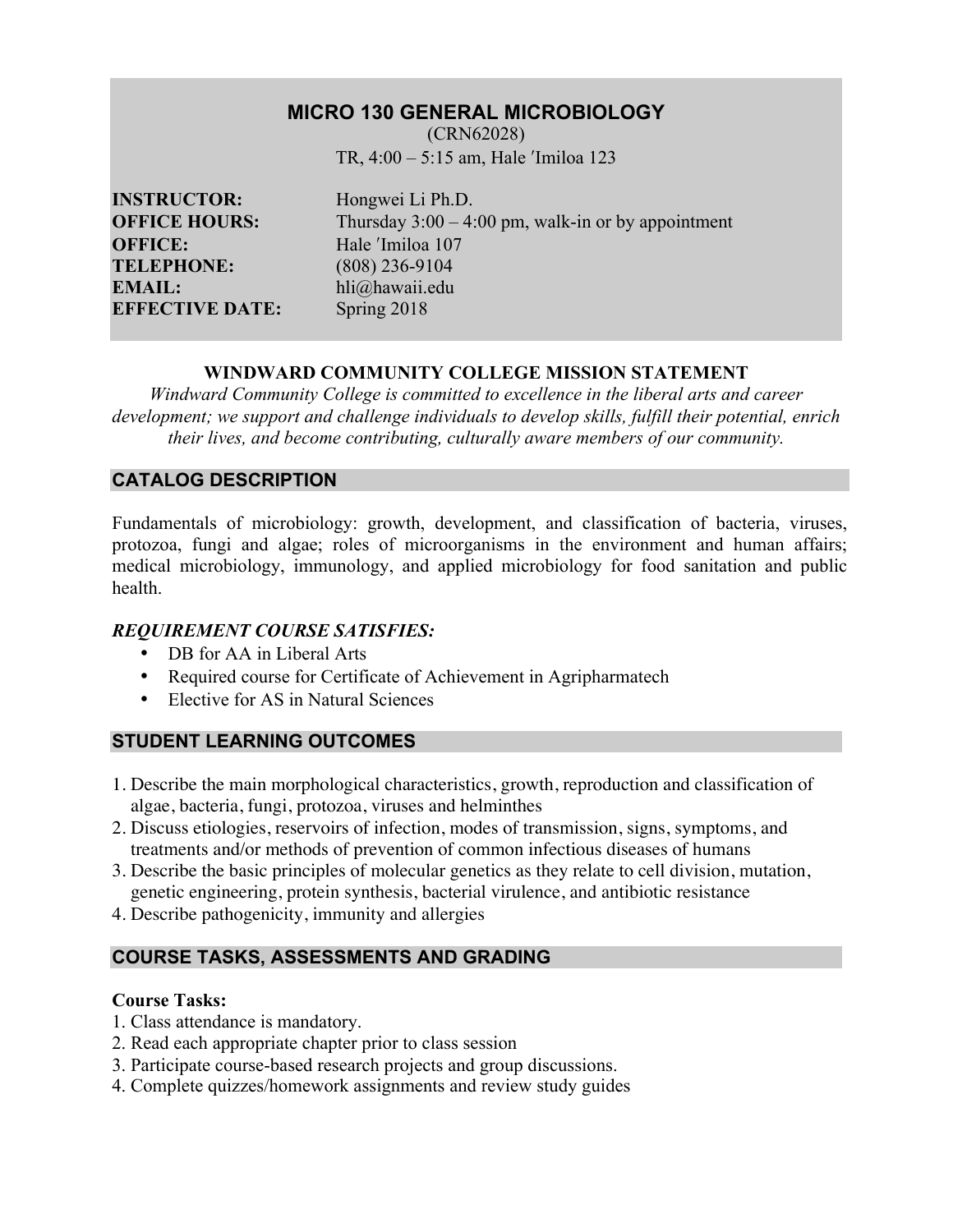#### **Assessments:**

1. There will be one essay assignment; late submission of the assignment will result in point deduction.

2. There are 5 quizzes/assignments will be given, and the time will be announced at least one day ahead.

3. Three exams (2 midterms and one final) will be administered during the semester. Each exam will cover the lectures and chapters assigned since the preceding exam was given. Even though the exams are not cumulative, an understanding of previously covered material is generally needed to answer questions on each exam. Exams will consist of multiple choices, fill in the blank, matching and short answer questions.

*NOTE: Make-up quizzes/exams* will only be given with a valid reason (i.e. medical or other emergency) on the FIRST day you return to class. In such a circumstance, you should make every reasonable attempt to contact the instructor as soon as possible before the exam. There is *No early or make-up exam for the final.*

4. Completion of a scientific report on a course-based research project: you are required to conduct research on a given topic and write a scientific report.

#### **Grading:**

| The total possible points:        |     |        |  |
|-----------------------------------|-----|--------|--|
| Essay(1)                          | 50  | points |  |
| Quizzes /Assignments (5)          | 100 | points |  |
| Exams $(3)$                       | 300 | points |  |
| Research topic presentation $(1)$ | 50  | points |  |
| Total                             | 500 | points |  |

Letter grades will be assigned as follows:

- A - 90% or above in total points.
- B - 80-89% of total points.
- C - 70-79% of total points.
- D -  $60-69\%$  of total points.
- F - Below 60% of total points

I (incomplete) grade is given at the instructor's option when a student has failed to complete a small part of a course because of circumstances beyond his or her control. It is **your responsibility** to contact the instructor to make up the incomplete work with a minimum level (or better) of achievement. Failure to satisfactorily make up incomplete work within the appropriate time period will result in a grade change for "I" to the contingency grade identified by the instructor.

#### **LEARNING RESOURCES**

1. Required Textbook: Tortora, G.J., B.R. Funke and C.L. Case. *Microbiology – An Introduction*. Pearson Benjamin Cummings.  $11<sup>th</sup>$  or  $12<sup>th</sup>$  edition

2. Course materials: https://laulima.hawaii.edu/

#### **DISABILITIES ACCOMMODATION STATEMENT**

*If you have a physical, sensory, health, cognitive, or mental health disability that could limit your ability to fully participate in this class, you are encouraged to contact the Disability Specialist Counselor to discuss reasonable accommodations that will help you succeed in this class. Ann Lemke can be reached at 235-7448, lemke@hawaii.edu, or you may stop by Hale 'Akoakoa 213 for more information.*